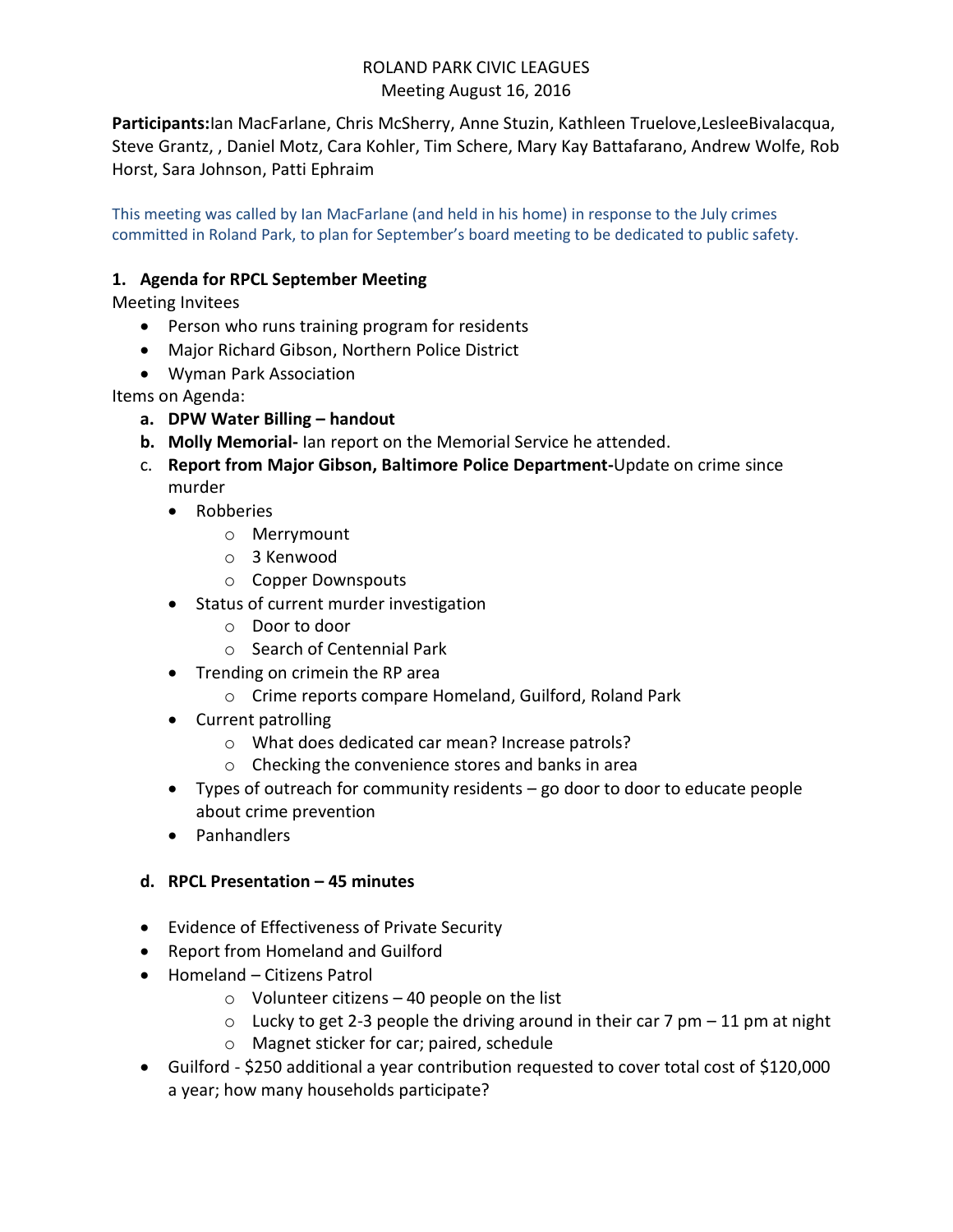# ROLAND PARK CIVIC LEAGUES

#### Meeting August 16, 2016

- Efficacy of private security
	- o ask Jennifer Vey about research/studies/evidence
	- $\circ$  Liability partial transfer to company hired and their insurance

## **e. Infrastructure - DoT**

- Increase lighting on the streets: Efficacy and types
- Call Boxes

#### **2. Shopping Center Improvements on Roland Avenue**

- RPCL holds covenant to the Shopping Center
- Also under City Commission for Historic and Architecture Preservation (CHAP) control exterior, but cannot override the RPCL
- Request to replace 2 double doors on front of building identical color and material
- Previously they replaced leaded glass windows in (diamond shape); CHAP issued a stop work order; Chris has email that says that they saved the windows, but to date they have not replaced them
- Chris forward e-mails to Ian; Ian will contact Trish Ward Holloway(the building owner/ manager) to discuss replacing the windows
- Demonstrate good will (replace windows) before we approve the doors; then pursue the door vote

### **3. Cross Keys Banners**

- What does the covenant say applies to the property, not to Falls Road. Is the land owned by the City?
- Chris will ask for proportion of the flags to the light pole
- Kathleen will investigate the property line
- No vote yet

### **4. Molly Charitable Contribution**

- Baltimore Animal Rescue Cares (BARCS) donation noted at the memorial
- RPCL unanimously approved a charitable donation of \$1,000 to BARCS
- Contribute to the reward? To be contingent on lead to arrest and conviction. Ian will ask the Major for his opinionabout whether this would be beneficial.

### **5. RPCL Budget/Finances**

- Will develop a criterion for future contributions as part of our RPCL Budget
- Plan to review finances at the October Meeting
- Ian clarified that per Bylaws there is no vote needed for approval of monthly financials

### **6. Clean Up and Review Previous Minutes**